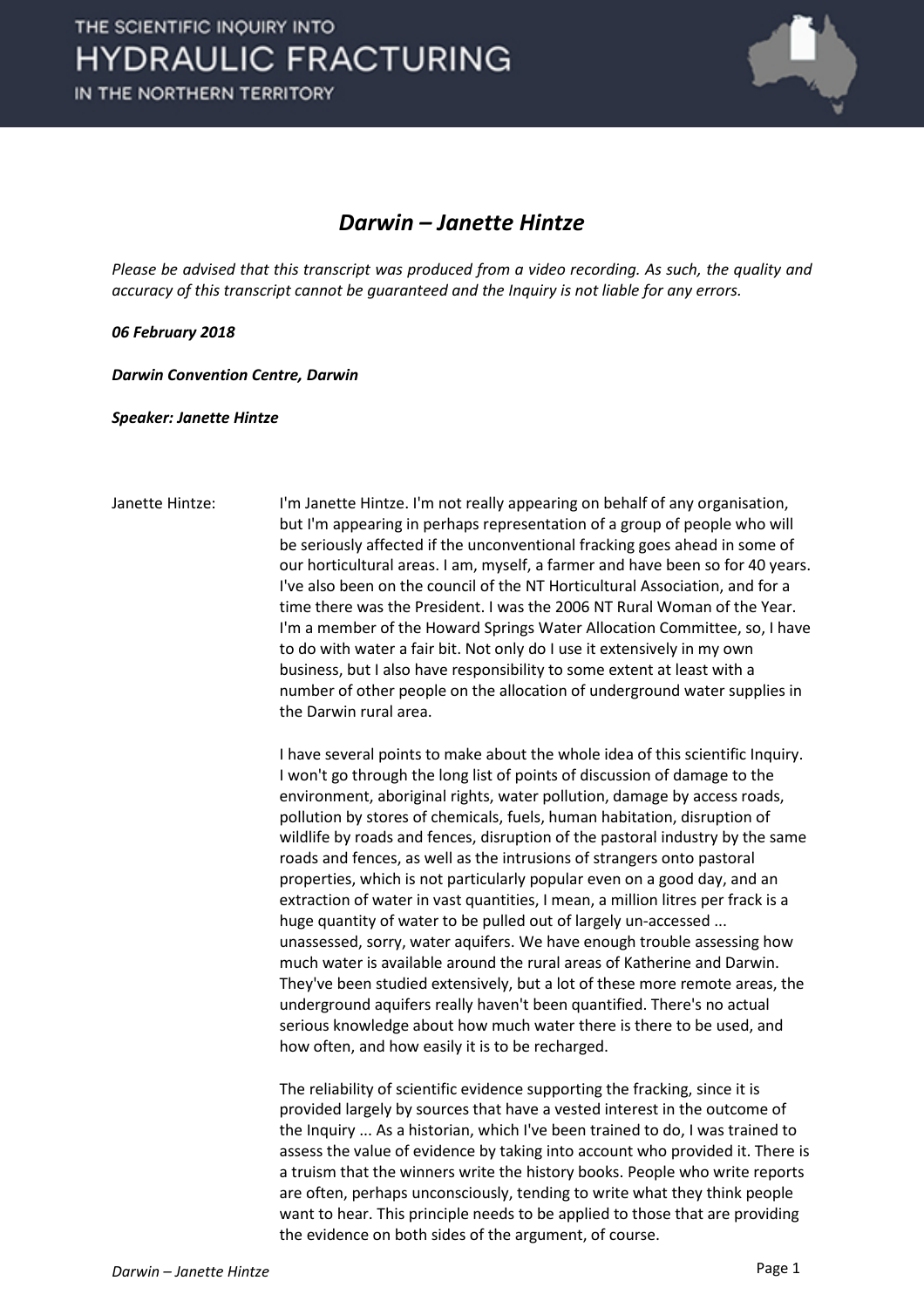

Everybody's got a vested interest to some extent, even myself, even though I'm not in any position and connected with the industry. Those supporting it stand to gain an immediate commercial benefit. Those against it concerned by the permanent loss of the entire territory environment. It's a loss to the Territory people, a loss to Australian people, and to the world community. To some extent, I think we all owe a bit of responsibility in that direction.

Promises by interested companies that all will be well, that the science is infallible, the engineering is sure and reliable, the profits are enormous, and there will be jobs for all, and speaking as just an ordinary person who's a farmer, these are the things that we read in the papers. We see them on the social environmental whatevers that you listen to, Facebook and all the other things. Quite frankly, we don't believe them. We know that engineering fails, bridges fall down, houses fall down. They burn down to the ground, because they're built out of the wrong materials. All sorts of things go wrong where people were promised, it's fine. It'll be okay. All will be well, and we'll supervise it anyway and make sure it's all right. It doesn't necessarily happen that way, and, in fact, it nearly always doesn't. There's always something goes wrong. Someone made a mistake or whatever.

Past evidence has shown that the reassurances by the mining operation is not that reliable, when you consider the number of toxic and derelict mines scattered throughout the territory and Australia, the mounting evidence worldwide of the damage to the environment, the pollution, the earth tremors, which has led to a large number of countries and states within countries banning fracking operations. Why should the Territory suffer less than they? We are so dependent on our water supply, perhaps because we have a small population over a huge area. I mean there's only 200-odd thousand of us, really, when you start counting. A good percentage of those, particularly those who live in the rural areas between maybe what you would say Palmerston and Alice Springs, are violently opposed to this. Maybe we're wrong. Maybe we can believe all these things that they're saying. But, really, I don't know that very many people do.

It would appear, too, that the amount of gas extracted from one of these operations is a very small percentage of the gas production from traditional methods. The reason for the demand of this gas has been contracts for export of all the gas currently produced have been entered into, leaving a shortage of gas in Australia. Therefore, it would seem appropriate that we consider this as a temporary measure. We actually in the Northern Territory have enough gas for our requirements. Why do we need to destroy our countryside, potentially, for more?

Promises of thousands of jobs would be somewhat of an exaggeration we feel. All the people that I speak to, we sort of look at this prospect of drilling hundreds of many kilometres deep holes, it's not a job for the average person who's around on the unemployment benefits here in Australia, in the Northern Territory. It's jobs for highly technical people, engineers, drillers, even high-level truck drivers. There's not too many around that are qualified to drive trucks carrying all of these dangerous chemicals. You need special drivers for that. You need to make roads over all sorts of areas of the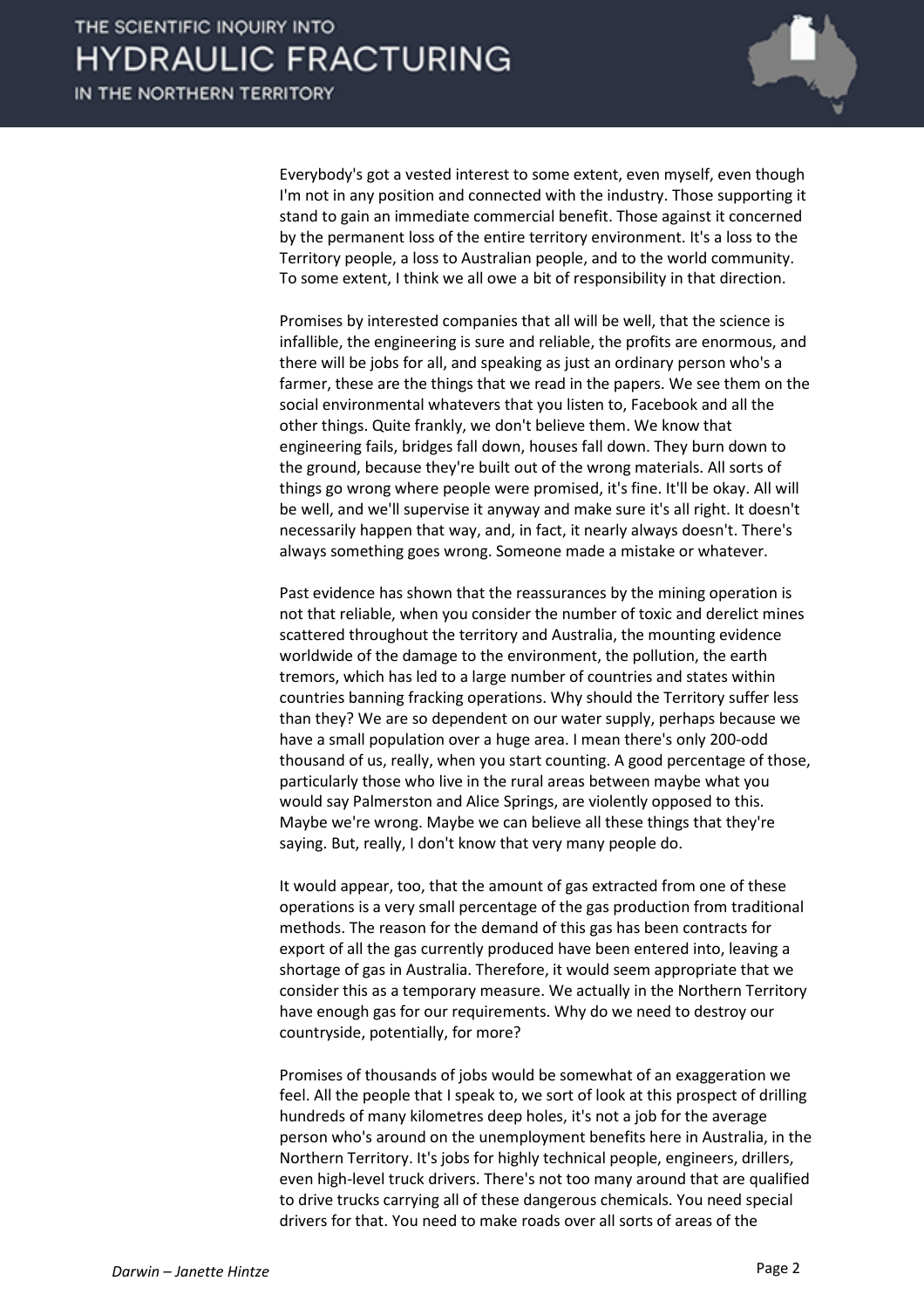

countryside to shift all the steel that's going to be needed for the casings and the cement that'll coat the outside of the casing, at least to some depth.

So, that these roads themselves are going to cause an enormous disruption to the pastoral industries and to some of the aboriginal cultural areas that they are crossing. Invariably, accidents happen. Cars run off the road. It rains, and they all get bogged. All these sorts of things. We've had amazing numbers of accidents caused in the tropical zones of Australia purely because it all got too wet, and it got too hard. People who aren't used to working in these sorts of areas find it very difficult to take that type of thing into account. They have schedules they have to keep come hell or high water. The monsoon rains ... I mean we got a major rain last month, and that makes a hell of a difference if you're trying to put down a drill hole.

So, the promise of these thousands of jobs would appear to be somewhat of an exaggeration. Even so, these jobs would be generally highly skilled workforce of drillers, engineers, heavy equipment operators, geologists, and chemists, probably all of whom would come from outside the territory, and probably from international consultant sources. Although, of course, if they're living here, they're spending their wages here. That's a bit of a boost to the economy, but it doesn't really solve any of the problems of our own personal developments and developing the skills or what have you, of our current existing workforce.

The next thing that we're all a bit concerned about is the supervision of the mining operations. Supervision here in the Territory has always been a bit, 'how's your father?', due to largely the lack of staff and funding in leading to the failure of rehabilitation when the mines are abandoned. I mean, the place is scattered with gold mines, and copper mines, and iron mines, and this and that. You come across a great big hole in the ground, and you think, oh, I wonder what that was? If you ask, somebody will tell you, "Oh, that was so-and-so's copper mine, you know." It's still there, and it's still green 100 years later.

Promises by political proponents that the work will be closely supervised to maintain the standards, but the standards are often set by the companies that are actually providing the work. The cost of this supervision of thousands of wells or hundreds even, will be enormous. That will be paid for by the taxpayer, because it would have to be provided by a semiindependent, at least, operator, which would be probably the local mines branch.

To acquire the qualified engineers with the experience, and perhaps liking towards travelling around the rural areas of the Northern Territory, and looking at all of those things to make sure that they're doing whatever they're supposed to do, and it's all working as it should, that's not going to be an easy matter either. We're talking possibly of years of development here before it even gets to the point where you can say, "Okay. The supervision might be adequate." What sort of problems are going to arise in that sort of situation before we get this qualified workforce available to supervise the mines?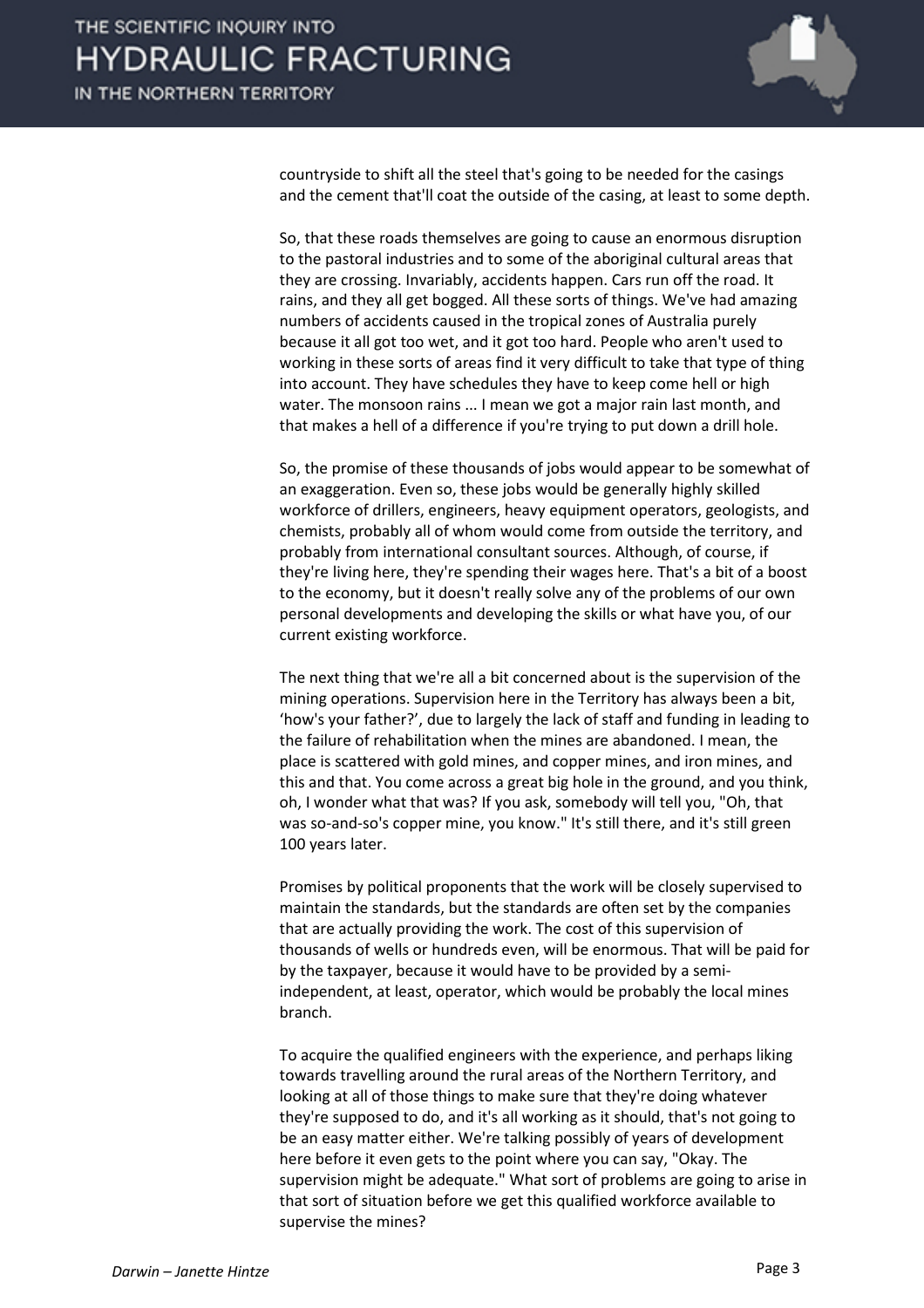

I guess I've come to my final point here. The inherent risks of all the above negative outcomes have been assessed as moderate and controllable. I would like to have you consider with any degree of risk to our long-term water supply, to the environment, which is one of our major tourism and recreational assets, to the pastoral industries, and the agricultural and horticultural operations, which already exist, is it reasonable to have any sort of a risk for that?

What always must be kept in mind is that unlike most other areas of population in Australia, the Northern Territory water supply is entirely dependent on the underground water supply. The rainfall in the Territory is extremely seasonal and depends on the northwest monsoon. At other times, there's little or no rain at all. So, you have months where you must, for whatever you're doing, whether it's fracking, or growing melons, or whatever, hay, you need to have access to clean water, not water that's muddied up with chemicals that have moved in from the 10 kilometres away fracking operations. You need to have clean water.

I know Greg and the people from the NT for Farmers made that emphasis that it has to be clean to support the clean and green reputation of the pastoral, and horticultural, and agricultural industries, which are already hugely valuable when you consider the millions of millions of dollars that they turn over each year split up amongst the very small population we have. It's amazing that they've been that efficient over this time of development. It's unreasonable to me and to most of the people who live and work in that area, that it should ever be put at risk. Even the Darwin City actually gets 16% of its water from the underground aquifers, so, that it's not only the Darwin River Dam filling up with the monsoon rains that are the ... Thank you ... that are the issue. For the major population area of the territory, it's a serious consideration as well.

If things go wrong with these highly technical and dangerous operations, as they invariably will, the damage done will be irrevocable. You cannot decontaminate an underwater aquifer, as the Defence Department has discovered in Katherine and various other places around Australia. You cannot purify the toxic polluted water which is emitted from the bore hole along with the gas. You cannot guarantee the dams holding this toxic mess will not be flooded during wet season rains, which are often very unpredictable. You cannot remove the damage done by the roads crisscrossing the pastoral country, the disruption to the movement of stock, the death of stock on the roads, the lack of water availability to these legitimate long-term industries because of the water being diverted to go down a hole and come back poisonous.

The indigenous occupations and owners of the vast amounts of the land in question have significant and important needs for access to the land, and the desecration of their country would do untold damage to them and their culture, and they too are completely dependent on clean water. You can't live in the outback without it, which is why they've mostly been nomadic until we came along and started drilling bores.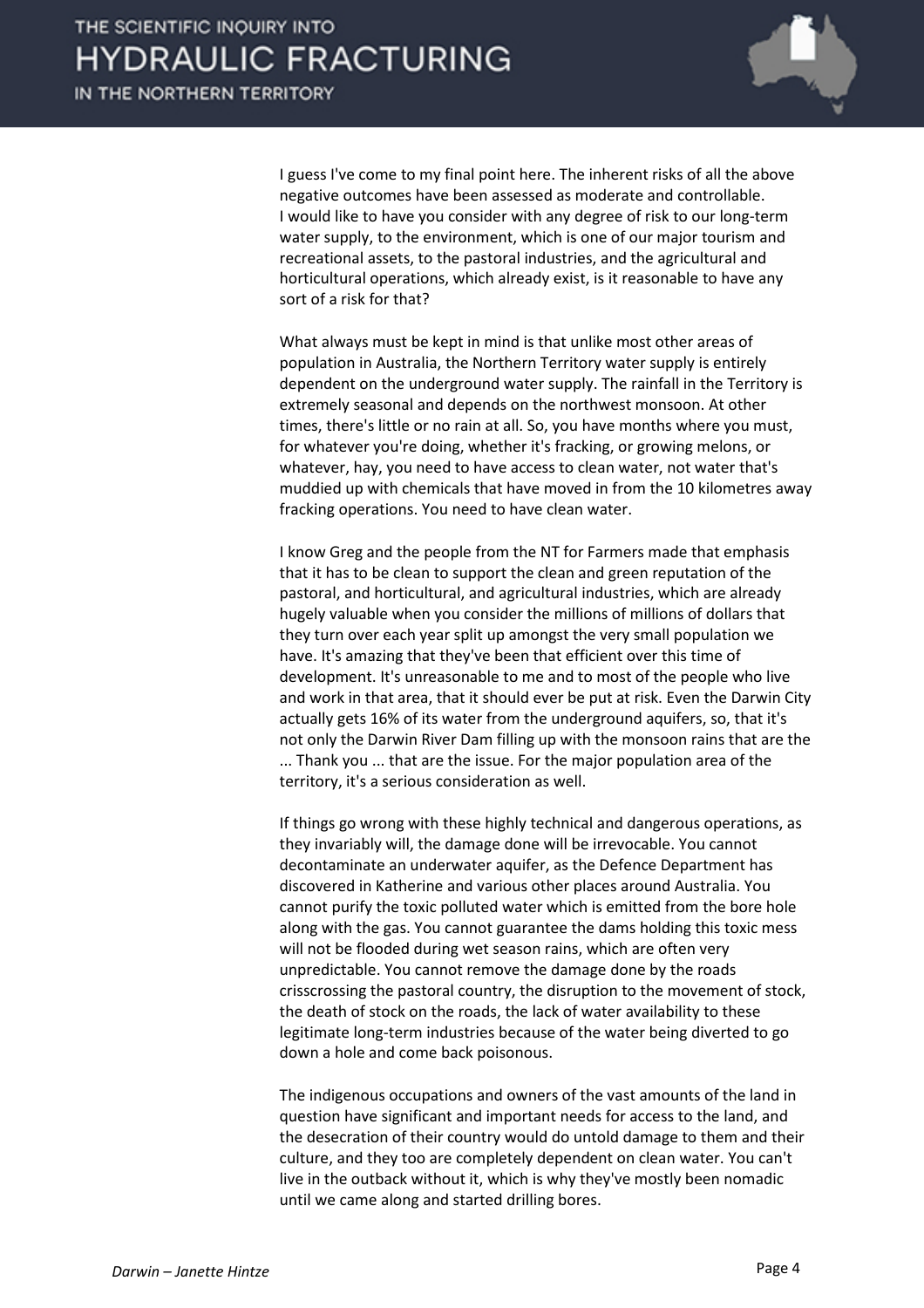IN THE NORTHERN TERRITORY



It seems to me to have faith in advice put forward by people and organisations who have a vested interest in the outcome of the inquiry is a foolhardy exercise. The risks are high, and the possible damage is irrevocable. I recall the old joke about the man who jumped off the Empire State Building. When he was at the 20th floor, someone said, "How's it going?" He said, "So far, so good."

- Janette Hintze: We should contemplate what happened at the end of that tale.
- Hon. Justice Pepper: Thank you very much. Now, I notice that you were reading from what looked to be a typed document.
- Janette Hintze: More or less.
- Hon. Justice Pepper: More or less. If you are happy to do so, it would be great if you could submit, make that as a written submission to the inquiry.
- Janette Hintze: I can do that, certainly.
- Hon. Justice Pepper: Wonderful.
- Janette Hintze: When do you need it by?
- Hon. Justice Pepper: Sooner the better.
- Janette Hintze: Okay.
- Hon. Justice Pepper: We're due to report in March, so, obviously the sooner the better.
- Janette Hintze: Yeah. I'll get it to you by the end of this week.
- Hon. Justice Pepper: Oh, wonderful. Thank you very much.
- Janette Hintze: It's just a matter of recopying it, adding the bits that I made up as I went along.
- Hon. Justice Pepper: No, no, no. Yeah. You raised a lot of very important points, a lot of points that have been raised in various ways by the people. It was very comprehensive and very crisp, which makes it an excellent resource.
- Janette Hintze: Thank you.
- Hon. Justice Pepper: So, if you could turn that into a written submission, we'd be very grateful.
- Janette Hintze: I will.
- Hon. Justice Pepper: Thank you, any questions?
- Janette Hintze: Yes?
- Hon. Justice Pepper: Yes, Dr. Anderson.
- *Darwin – Janette Hintze* Page 5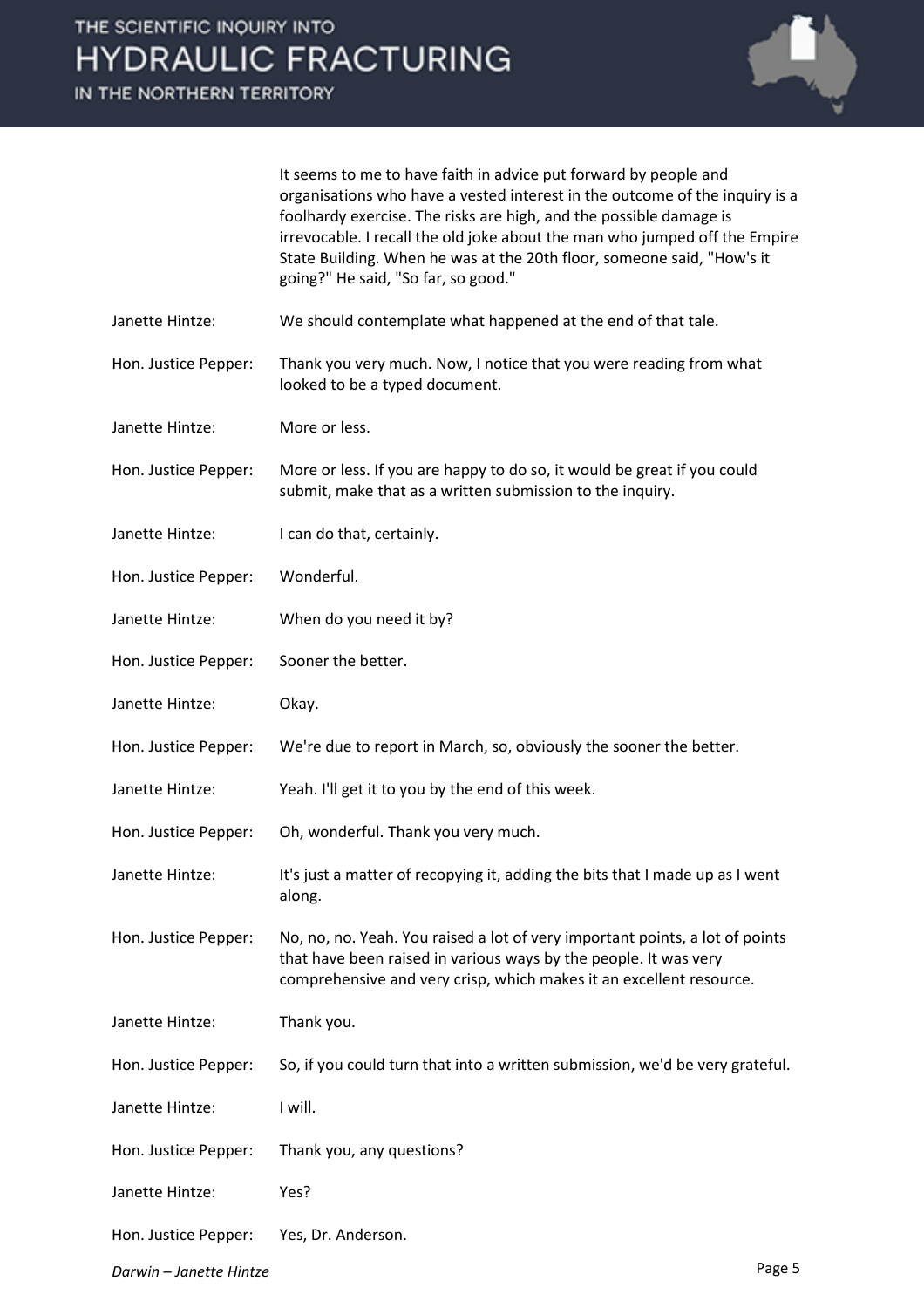## THE SCIENTIFIC INQUIRY INTO **HYDRAULIC FRACTURING**

IN THE NORTHERN TERRITORY



| Dr. Alan Anderson:   | Just a point of clarification. Thanks, Miss Hintze. Your comment about<br>that the analysis in the report seemed to be based on information provided<br>by people with a vested interest. Just wondering if you could provide a bit<br>more of information. I mean, in a sense of the report includes information<br>from industry, but that's really mostly just about what their plans are for<br>development, not in assessing particular risks. Virtually all the information<br>that we've got for that, which is our major task, is from peer reviewed<br>published literature from scientists. You're including that information as<br>vested interest, or if you could perhaps clarify what you mean by that. |
|----------------------|-----------------------------------------------------------------------------------------------------------------------------------------------------------------------------------------------------------------------------------------------------------------------------------------------------------------------------------------------------------------------------------------------------------------------------------------------------------------------------------------------------------------------------------------------------------------------------------------------------------------------------------------------------------------------------------------------------------------------|
| Janette Hintze:      | I guess that my point there was that we should be aware that people who<br>are giving advice or data, et cetera, on either side of the argument, need to<br>be identified as which side they're from. People who are working with, paid<br>for, on a research grant from some of the oil companies and what have you,<br>of necessity need to declare that type of  where they're coming from. The<br>same goes for people who are looking for a sensational story, and go around<br>setting fire to rivers and all that sort of thing. Sometimes, they're not all that<br>unbiased either.                                                                                                                           |
|                      | It's very hard if you're a member of the general public not accessing the<br>scientific data that you guys have. We get our information from the local<br>newspaper, and an article in The Australian, and a TV program on the ABC,<br>or whatever. You really don't know what side they're all on. They're just<br>looking for a story or whatever. It's very confusing if you're out there as<br>somebody who just reads a newspaper once a week, because you didn't get<br>to town to pick up the other ones. You end up with very fractured  The<br>general result is, you don't trust anybody because you don't have any of the<br>real data to back it up.                                                      |
|                      | Your report was excellent in that it did give a lot of interesting information,<br>but a lot of it was way over my head. It's not easy to explain these things,<br>I'm sure, in terms that a layperson, particularly one with an arts education,<br>has to back it. So, the end of it is you just think, okay, no, it's all wrong. I<br>won't listen to any of you. That's the common attitude out there. I don't<br>know what this is, but I'm not having it, is where they're going.                                                                                                                                                                                                                                |
|                      | To me, even with the small amount that I have learned over the weeks and<br>weeks of listening, and looking, and reading as much as I can get hold of, the<br>risks are just too great. Engineering isn't perfect. These fracking things, just<br>looking at the reports that are coming in from America, and from Holland,<br>and from earthquakes in Britain, it's just so widespread. The reports are<br>coming in of the damages and the pollution. I mean, the Northern Territory<br>is not the most stable seismic place in the world either. If you start making<br>huge cracks five kilometres down in the ground, what does that do to the<br>general attitude, the geology of it all?                       |
| Hon. Justice Pepper: | Thank you. Thank you for taking the time to inform yourself in the way that<br>you have. I appreciate that. You are quite right. They are complex scientific<br>concepts. Some of the data behind them is complex. The scientific reports<br>are certainly not easy. I'm a lawyer, and I fully acknowledge that. I don't                                                                                                                                                                                                                                                                                                                                                                                              |